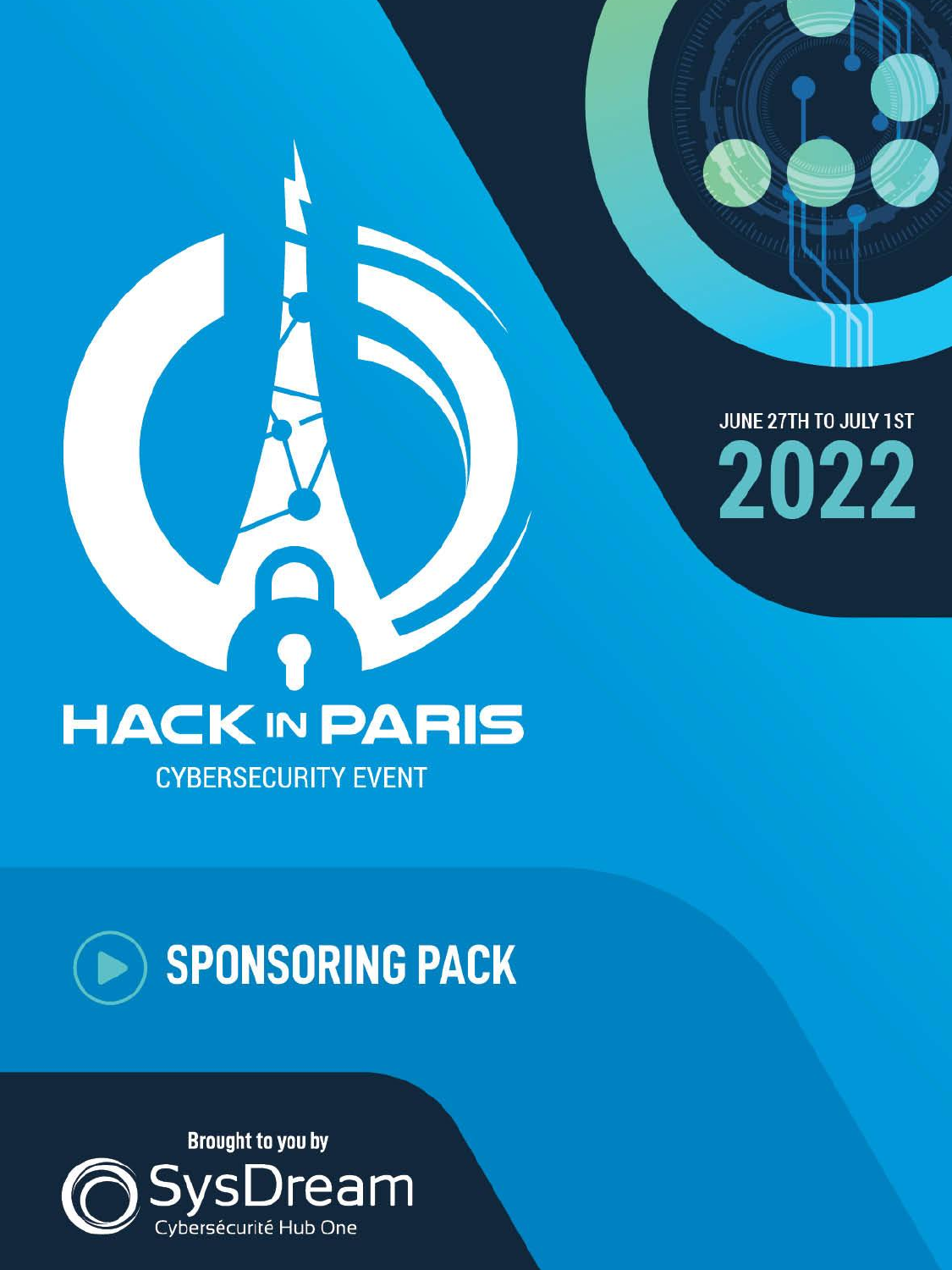Take advantage of the international dimension of the event and the discussion spaces, which will allow you to exchange and enrich your network.

Hack in Paris is recognized in the press and this year, there are



# **ABOUT**

# **HACK IN PARIS**

ONE OF THE LEADING FRENCH IT SECURITY EVENT

Hack in Paris gathers cybersecurity experts and enthusiasts looking for good practices for more than 10 years. Professionals, CTO, CSO and enthusiasts meet to exchange and extend their knowledge.

12 TRAININGS 16 CONFERENCES 4 – 8 WORKSHOPS **PROGRAM** 12 TRAININGS 1 HACKER JEOPARDY

A large choice of trainings and conferences is offered, along with fun activities such as workshops, and a Hacker Jeopardy. Take advantage of the international dimension of the event and the discussion spaces, which will allow you to exchange and enrich your network.



Awaited. We're pleased to host Hack In Paris back at the Maison de la Chimie and be able to exchange with all of you again.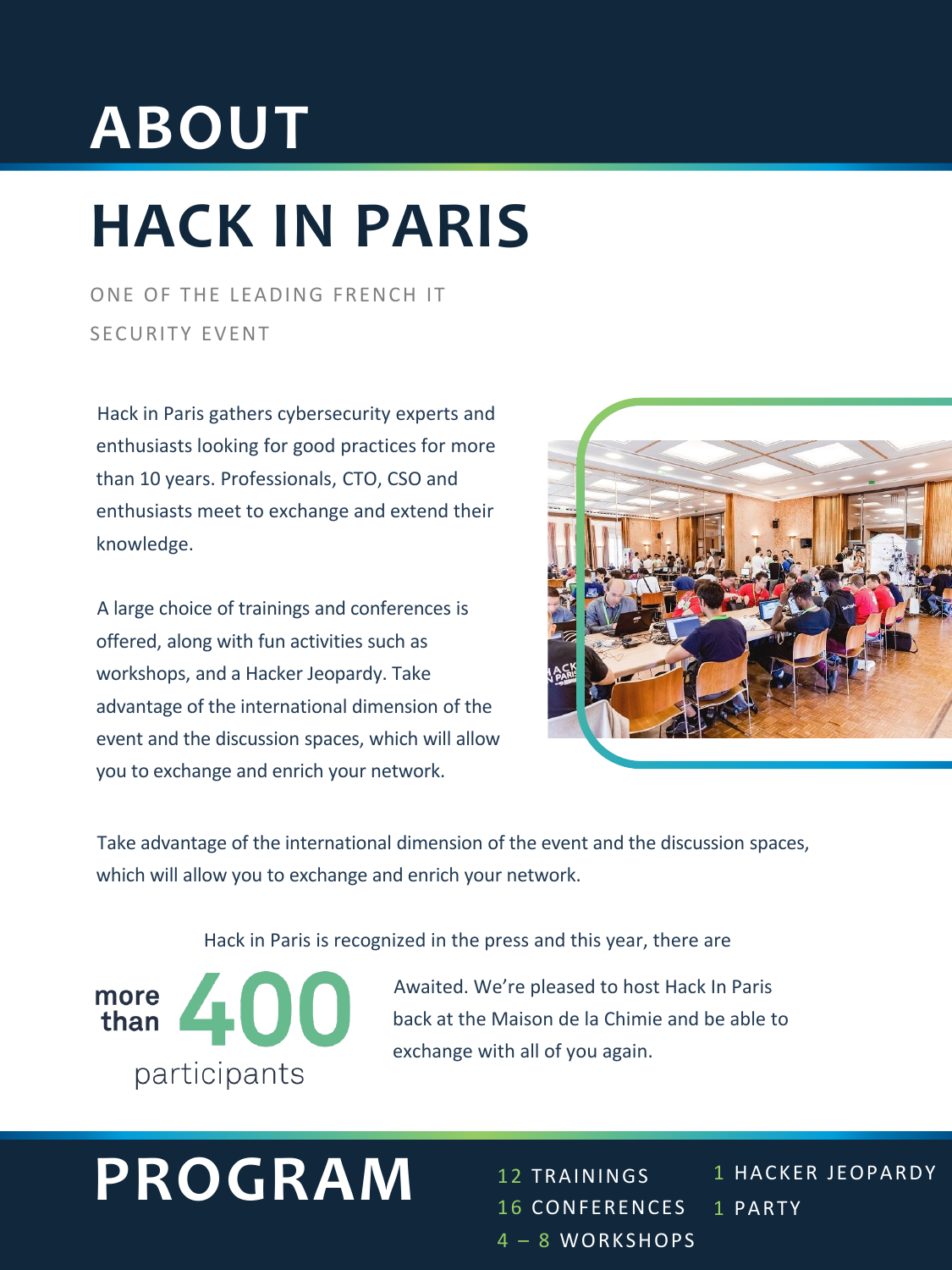# **WHY BECOMING A SPONSOR**

#### DEVELOP YOUR BUSINESS

Invite your team and customers to one of the biggest IT security event in France, internationally renowned.

#### REINFORCE YOUR RECOGNITION

High visibility with more than 400 attendees expected this year : CTO, CSO and cybersecurity enthusiasts.





#### ENHANCE YOUR VISIBILITY

High visibility with more than 400 attendees expected this year : CTO, CSO and cybersecurity enthu siasts.

#### INCREASE YOUR AWARENESS

Increased recognition as an expert in the field of IT security by powerfully associating your image / brand to our event





.

OUR TEAM WILL BE

AT YOUR DISPOSAL TO DISCUSS THE

BEST PACKAGE FOR YOU

#### EXTEND YOUR NETWORK

Unique opportunity to increase your client

network and meet your key partners.

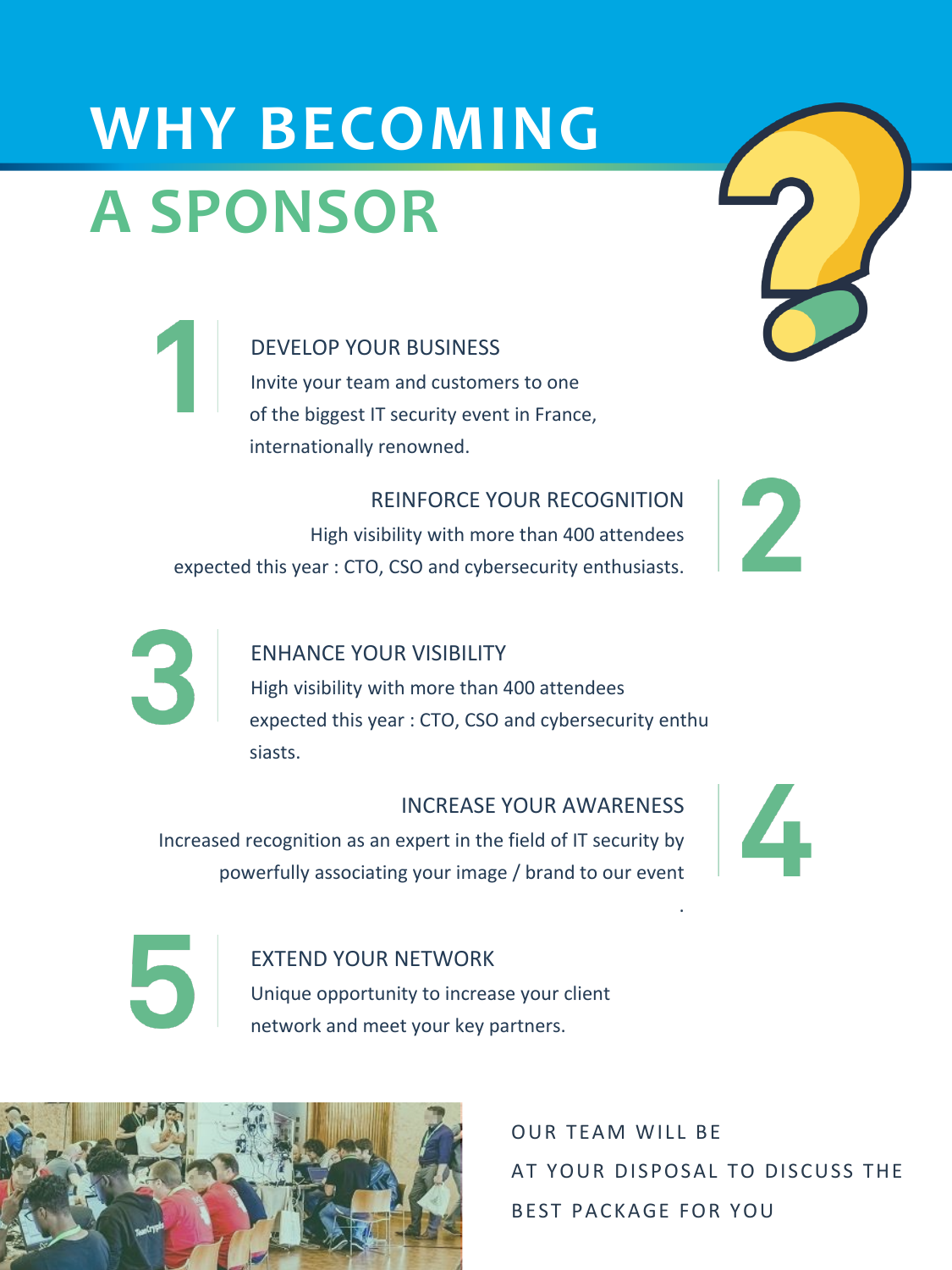### **PACKAGES**



### **DIAMOND SPONSOR**

8 000 €

- One reception desk in the location of your choice (3 Lm)
- Logo + 500 words on official website
- Logo on the official printed program & badges
- Logo on screen during breaks in the conference room
- Co-sponsorship of Coffee breaks x3
- 4 passes for VIP, clients, executives, leads / 3 staff passes + access to the Thursday's party
- 3 mailing push as a Diamond sponsor (10 000 contacts )
- Insertion of 1 promotional material or 1 goodie in the welcome bags
- 3 staff passes + access to the Thursday's party
- 8 full briefing passes for VIP, Client executives, prospects + access to the Thursday's party
- Dedicated post on all our social media (Twitter, LinkedIn)
- One-minute speech at the beginning of the first day of conferences (+ video)
- Co-sponsorship of a huge banner at the entrance

### **ONLY ONE SPOT AVAILABLE FOR THIS PACKAGE**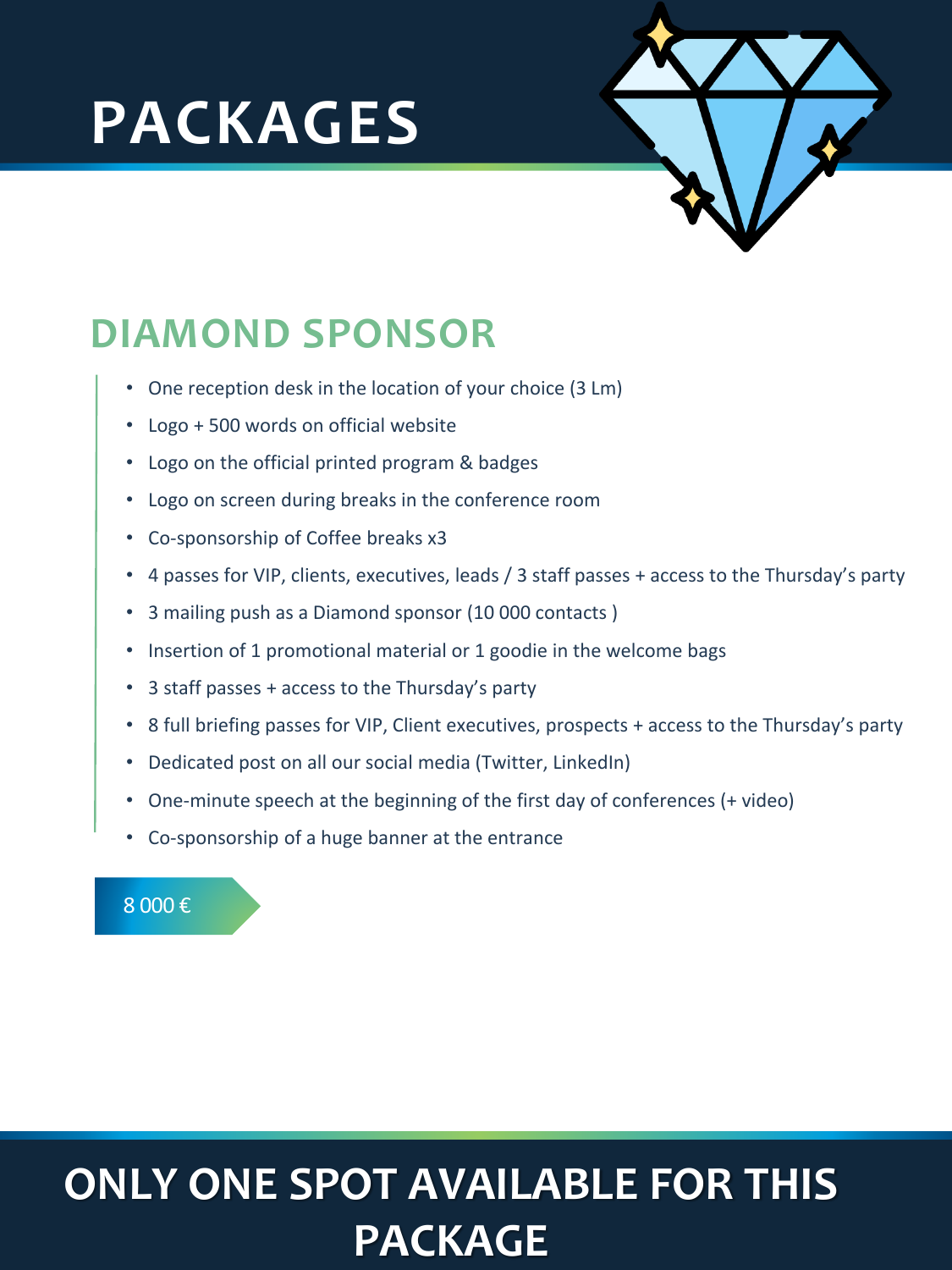### **PACKAGES**



### **GOLD SPONSOR**

#### 6 000 €

- One reception desk in the location of your choice (3 Lm)
- Logo + 250 words on official website
- Logo on the official printed program & badges
- Logo on screen during breaks in the conference room
- 3 staff passes + access to the Thursday's party
- 4 passes for VIP, clients, executives, leads
- 3 mailing push as event sponsor
- Dedicated post on all our social media (Twitter, LinkedIn)
- Co-sponsorship of a huge banner at the entrance

### **SILVER SPONSOR**

- Logo + 250 words on official website
- Logo on the official printed program
- Logo on badges
- Logo on screen during breaks in the conference room
- 2 passes for VIP, clients, executives, leads / 1 staff pass + access to the Thursday's party
- Dedicated post on all our social media (Twitter, LinkedIn)

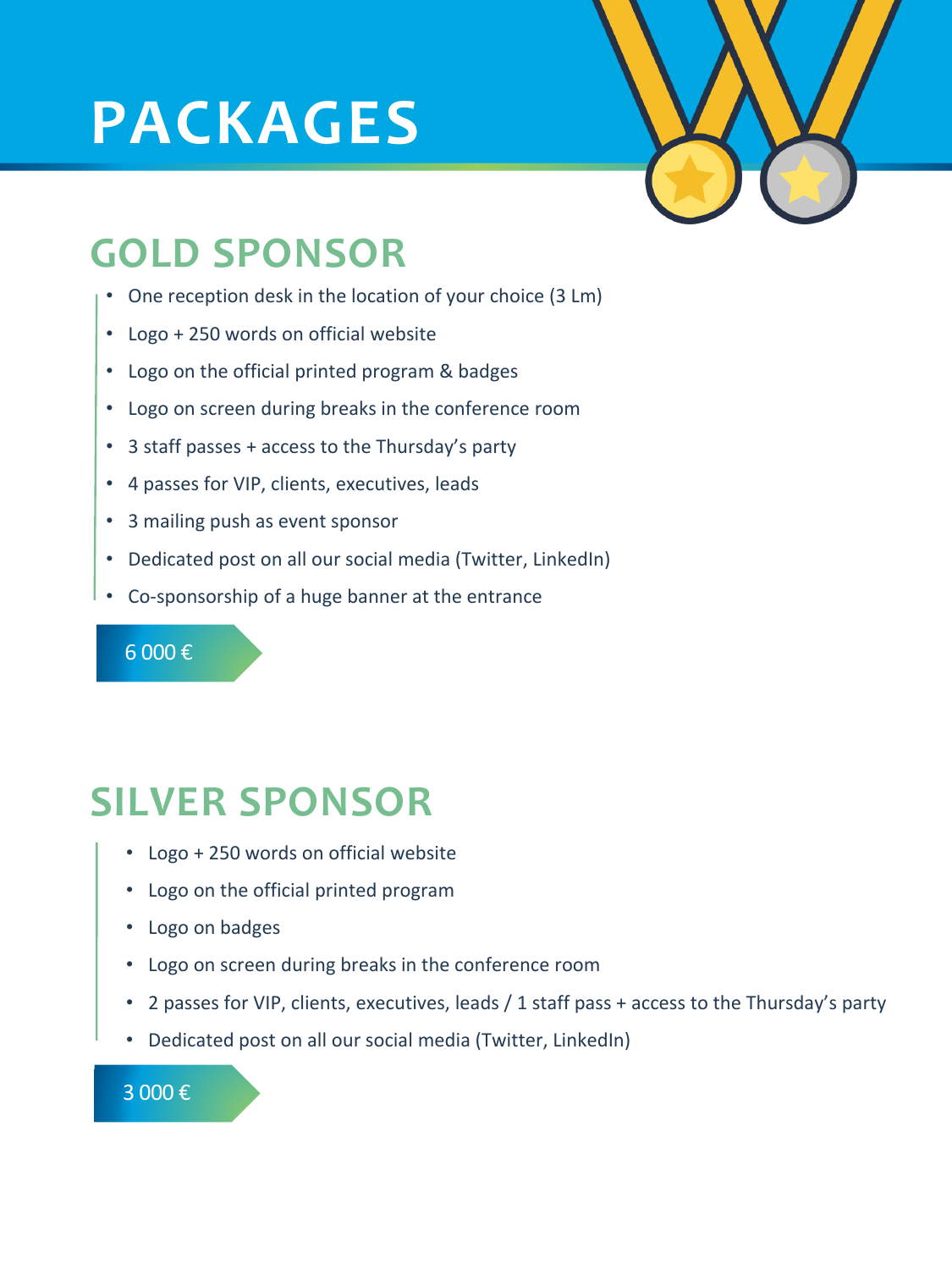## **PACKAGES**

|                                                                                                                                                                | DIAMOND GOLD SILVER |  |
|----------------------------------------------------------------------------------------------------------------------------------------------------------------|---------------------|--|
| ONE RECEPTION DESK (3m)                                                                                                                                        |                     |  |
| <b>CO-SPONSORPHIP BREAKS</b><br>- Your logo in the<br>coffee breaks room x3<br>1 min speech at the beginning of<br>the 1st day                                 |                     |  |
| <b>LOGO VISIBILITY ENHANCEMENT</b><br>Your logo appears on screen in<br>- The welcoming area<br>- Talks & replay rooms during breaks<br>- The official program |                     |  |
| <b>BRAND AWARENESS</b><br>Promotion of your brand on social media<br>- LinkedIn and Twitter                                                                    |                     |  |
| <b>COMMUNICATION</b><br>TOWARDS VOLIR KEY TARGETS                                                                                                              |                     |  |